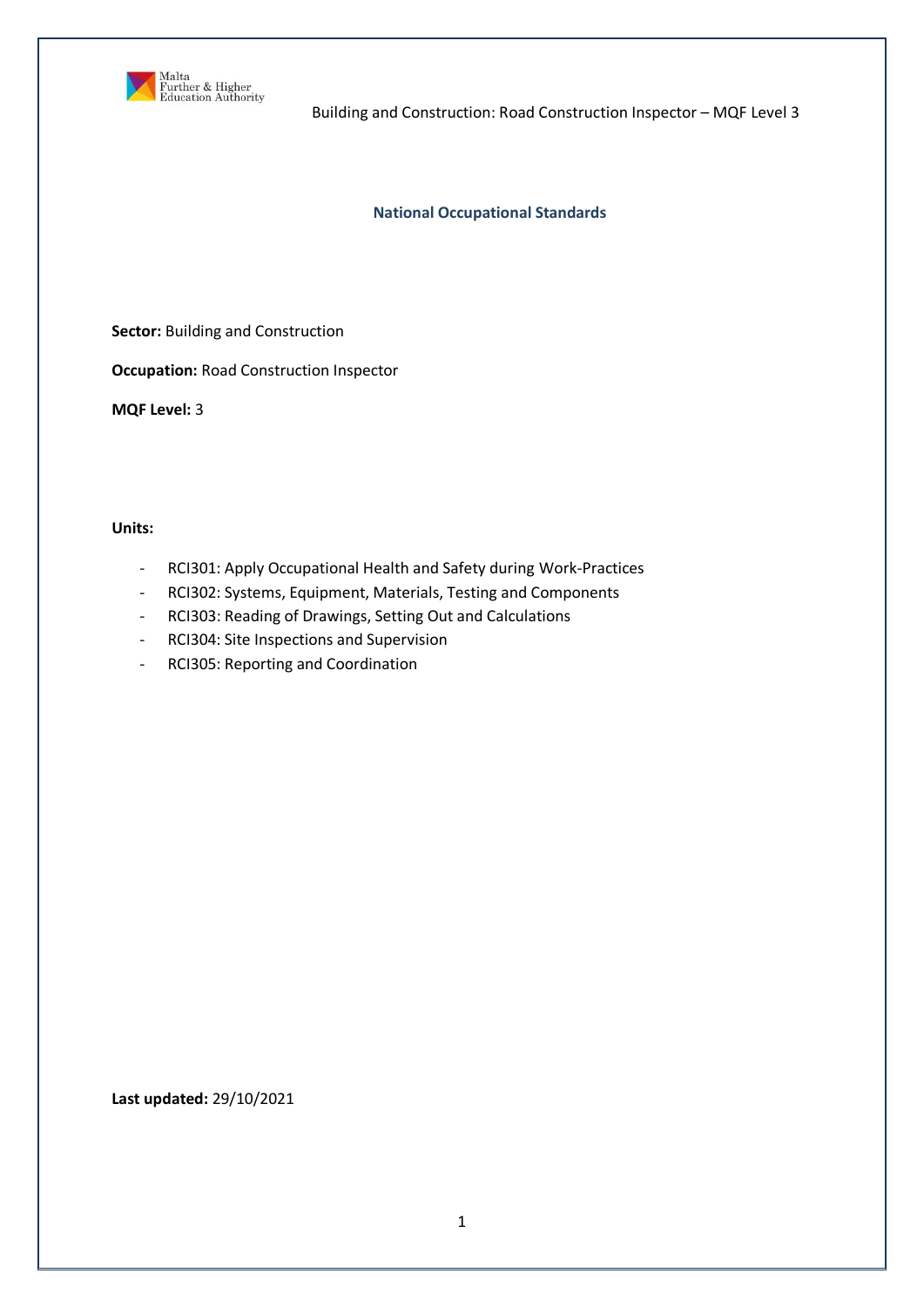

### **RCI301: Apply Occupational Health and Safety during Work-Practices**

This unit is about being able to use safe procedures and safe work practices. The persons carrying out this work must possess the necessary knowledge and skills to ensure that their actions do not create health and safety risks to themselves and others, identify risks and hazards associated within the working environment, tools and equipment and materials and substances used.

# **Performance Criteria**

The candidate must have the necessary knowledge and skills to:

- 1. Carry out safe working practices to prevent hazards and to ensure the safety of oneself, workers, and members of the public.
- 2. Carry out safe working practices when using appropriate equipment and materials to prevent damages to work areas and injuries to oneself and  $3<sup>rd</sup>$  parties.
- 3. Ensure that any formwork and/or scaffolding is safe to use.
- 4. Ensure the correct setting up safety barriers around a work environment hazard to protect site workers and members of the public.
- 5. Ensure that all personnel use protective clothing and safety equipment according to specifications issued by manufacturers and know the whereabouts of first-aid equipment.
- 6. Ensure the usage, handling, and storage of materials hazardous to health is done in a safe manner.
- 7. Identify the potential risk to cover the job for any potential danger to cover the job assigned and the working area, including environmental risk.
- 8. Ensure that all fire safety systems are in place.
- 9. Ensure that any electrical systems have been secured/disabled.
- 10. Ensure that all detection has been carried out and marked by the service entities.
- 11. Inspect and assist in any overhead and underground barrier services and foundations during and after construction for structural quality, structural integrity, safety and conformity to specifications and safety practices.
- 12. Issue notices of safety violations and follows-up on remedial measures required in case of safety violations reported.
- 13. Evaluate sites for cleanliness including waste disposal and vermin control.

#### **Required Knowledge**

The Level 3 Road Construction Inspector must know and explain:

- 1. The roles and responsibilities of themselves and others under the Health and Safety Act.
- 2. The health and safety risks associated with their role which includes tools, construction vehicles, materials and equipment used and working practices and procedures.
- 3. Good practice and integrity of bridges, roads, buildings, and foundations, overhead and underground services.
- 4. The environmental risks such as deficient air and water quality.
- 5. The fire safety system requirements and the risks associated with them.
- 6. The potential hazardous material commonly found at the workplace.
- 7. The procedures for dealing with potential hazardous material in the place of work.
- 8. The health concerns associated with the workplace and safe practices for different ongoing work practices on site.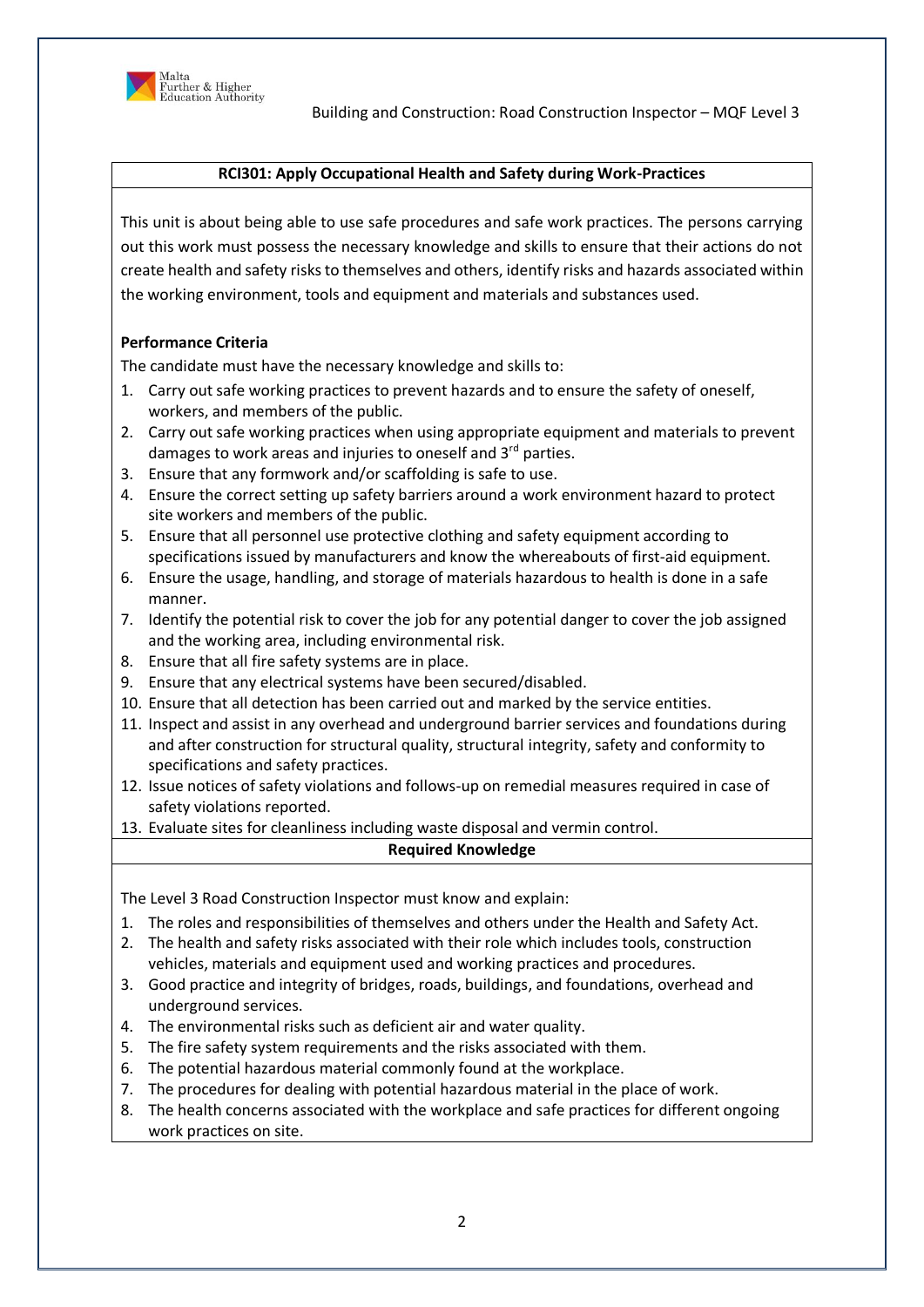

Malta<br>Further & Higher<br>Education Authority

Building and Construction: Road Construction Inspector – MQF Level 3

- 9. The hazards and potential hazards at the place of work (such as electricity, slippery and uneven surfaces, dust and fumes, handling and transporting, contaminants and irritants, fire, heights, improper use of tools and equipment).
- 10. The importance of being alert to the presence of hazards in the place of work.
- 11. The responsible persons to whom to report health and safety matters or any other occurring hazards.
- 12. The emergency procedures in the place of work.
- 13. The first aid facilities that exist within the work area.
- 14. The correct procedure to make use of barricades, industrial hurdles, and warning signs including specific temporary traffic management arrangements to contain the work sites.
- 15. The safety procedures when using scaffold platforms.
- 16. The necessary safety precautions including the use of protective clothing and equipment for a range of applications including situations when helping other sector trade persons.
- 17. The methods used for protecting customers' property.
- 18. When it is required to close domestic water services from the main water supply; switch off electrical supply.
- 19. Any toxic effect from materials commonly used at construction sites.
- 20. The preventative and remedial actions to be taken in the case of exposure to materials hazardous to health.
- 21. The waste disposal and vermin control procedures.

# **Required Skills**

- 1. Identify which health and safety procedures are relevant to the working environment.
- 2. Seek expert assistance when help is needed.
- 3. Ensure compliance with duties and obligations as defined by the Occupational Health and Safety Act 2000 and recent amendments.
- 4. Follow workplace policies and employers' instructions for the safe use and maintenance of tools and equipment.
- 5. Control health and safety hazards within the job responsibility.
- 6. Report any hazards which may present risk to relevant persons.
- 7. Follow correct procedures in the event of injuries to themselves or others.
- 8. Take remedial action where work methods are not in line with control measures noted and identified from risk assessment.
- 9. Ensure adherence to work production and installation processes as agreed with the employer.
- 10. Ensure that the necessary skills to erect, use and dismantle access equipment (at height less than 2m) are applied.
- 11. Read, interpret, and install warning signs and set up safety barriers around working areas.
- 12. Equip oneself with the appropriate protective clothing and safety equipment.
- 13. Use and store materials hazardous to health in a safe manner.
- 14. Monitor the workplace and maintain good housekeeping whilst keeping it free from hazards.
- 15. Communicate complex information regarding unfamiliar and unpredictable situations to colleagues and supervisors.
- 16. Advocate appropriate health and safety procedures.
- 17. Have the skills to observe and monitor site situations and materials to determine compliance with safety standards.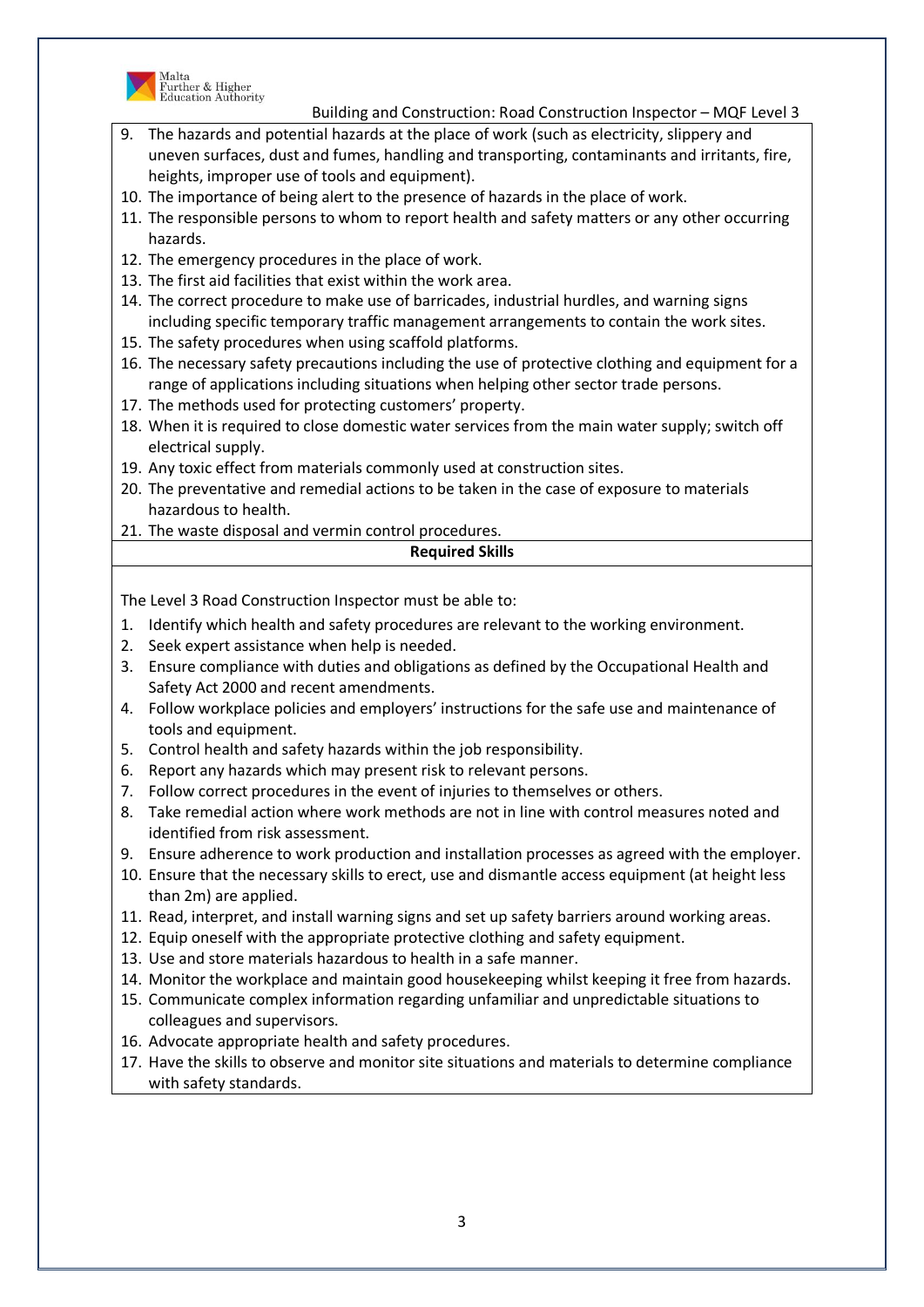

### **RCI302: Systems, Equipment, Materials, Testing and Components**

This unit is about identifying and understanding the different materials, workmanship, equipment, and testing.

# **Performance Criteria**

The candidate must have the necessary knowledge and skills to:

- 1. Distinguish between the different types of materials and equipment used in the road construction process and the scope for each.
- 2. Know the different types of testing required to be carried out on all the materials being used on site.
- 3. Set up, monitor, and update a temporary traffic management scheme.
- 4. Ensure adherence to legislation.
- 5. Coordinate with the contractor and testing bodies and make arrangements for sampling and testing of completed work, quality assurance testing of materials.
- 6. Ensure that all testing and materials meet the required quality standards.
- 7. Ensure that all recording, sampling, and testing has been carried out before they are covered by contractor.
- 8. Ensure that materials and work procedures comply with specifications and contract documents.
- 9. Be present during material testing and sampling including testing of services and pipework laid.
- 10. Review, comment and make recommendations on the construction methods, working drawings, equipment submittals and other related works.
- 11. Inspect and test items of plant.
- 12. Review existing electrical and mechanical systems on site.

# **Required Knowledge**

The Level 3 Road Construction Inspector must know and explain:

- 1. The range of materials, products, testing, sampling procedures and work procedures applicable to the road construction process.
- 2. The methods and techniques to minimise wastage and to protect the environment.
- 3. Sound and dust mitigation measures.
- 4. How to safeguard the quality of work.
- 5. The awareness in relation to the Legislation in relation to road construction in Chapter 499.
- 6. The surveying instruments used.
- 7. How to test and sample the equipment used.
- 8. The regulations, standards, and systems for safety requirement of electrical, water, drainage and mechanical installations, equipment, and systems.
- 9. Road and civil building construction, civil engineering principles, techniques and practices and the standard specifications used in construction projects, materials, and methods.
- 10. The reading of drawings.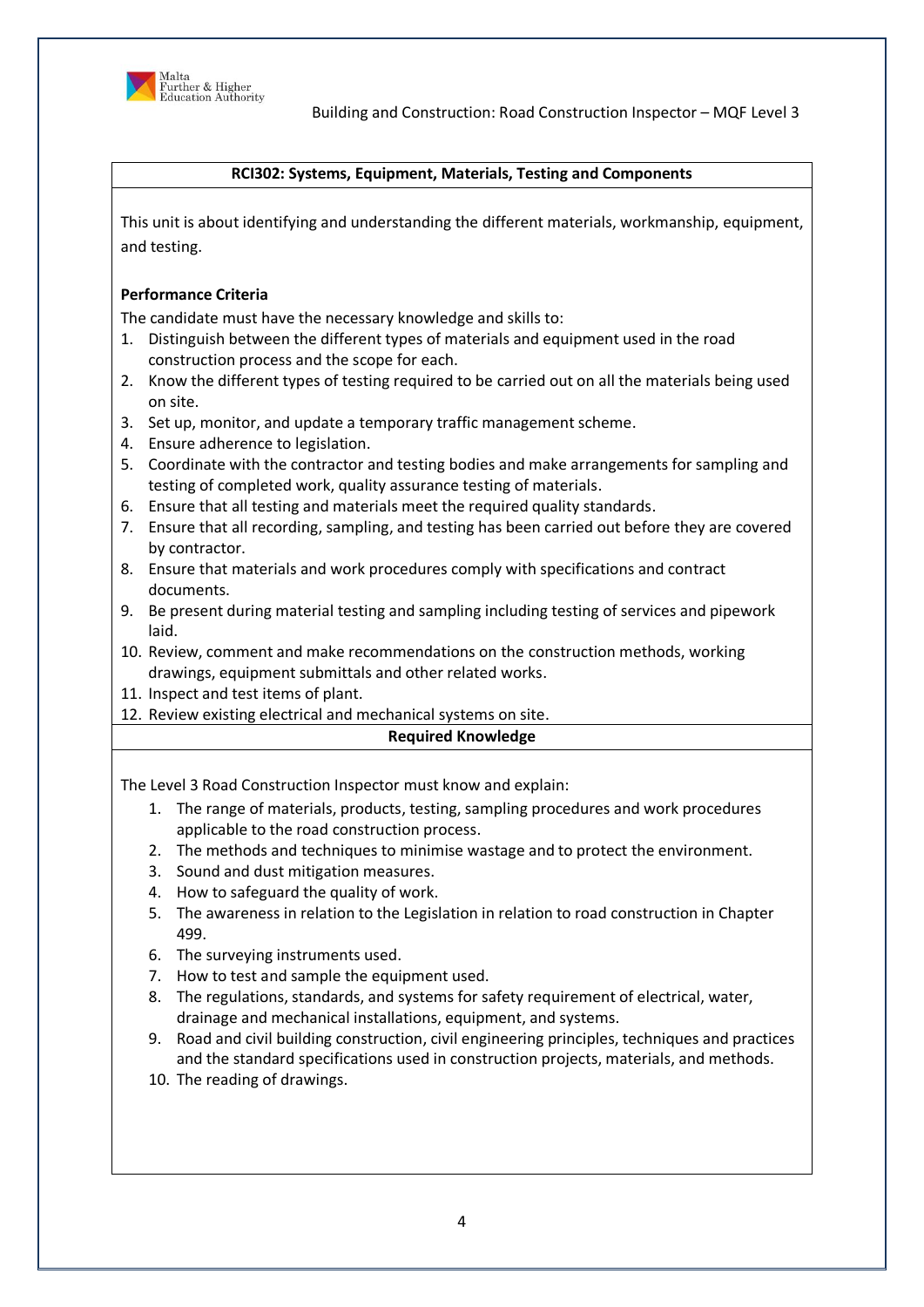

 Building and Construction: Road Construction Inspector – MQF Level 3 **Required Skills**

- 1. Distinguish between and apply the different types of materials, products, methods, and procedures applicable to the road construction practices and procedures.
- 2. Distinguish between and apply a range of road construction materials.
- 3. Distinguish between the different types of testing and sampling equipment, construction machinery and equipment.
- 4. Apply procedures to minimise construction material waste and dispose construction waste as stipulated in the environmental protection act.
- 5. Coordinate between different parties and stakeholders.
- 6. Be versant with relevant engineering terminology.
- 7. Understand contract documents and contractual obligations.
- 8. Know how to use the tools of the trade including meters, measuring tools and level and surveying tools.
- 9. Understand the contract documents and project drawings.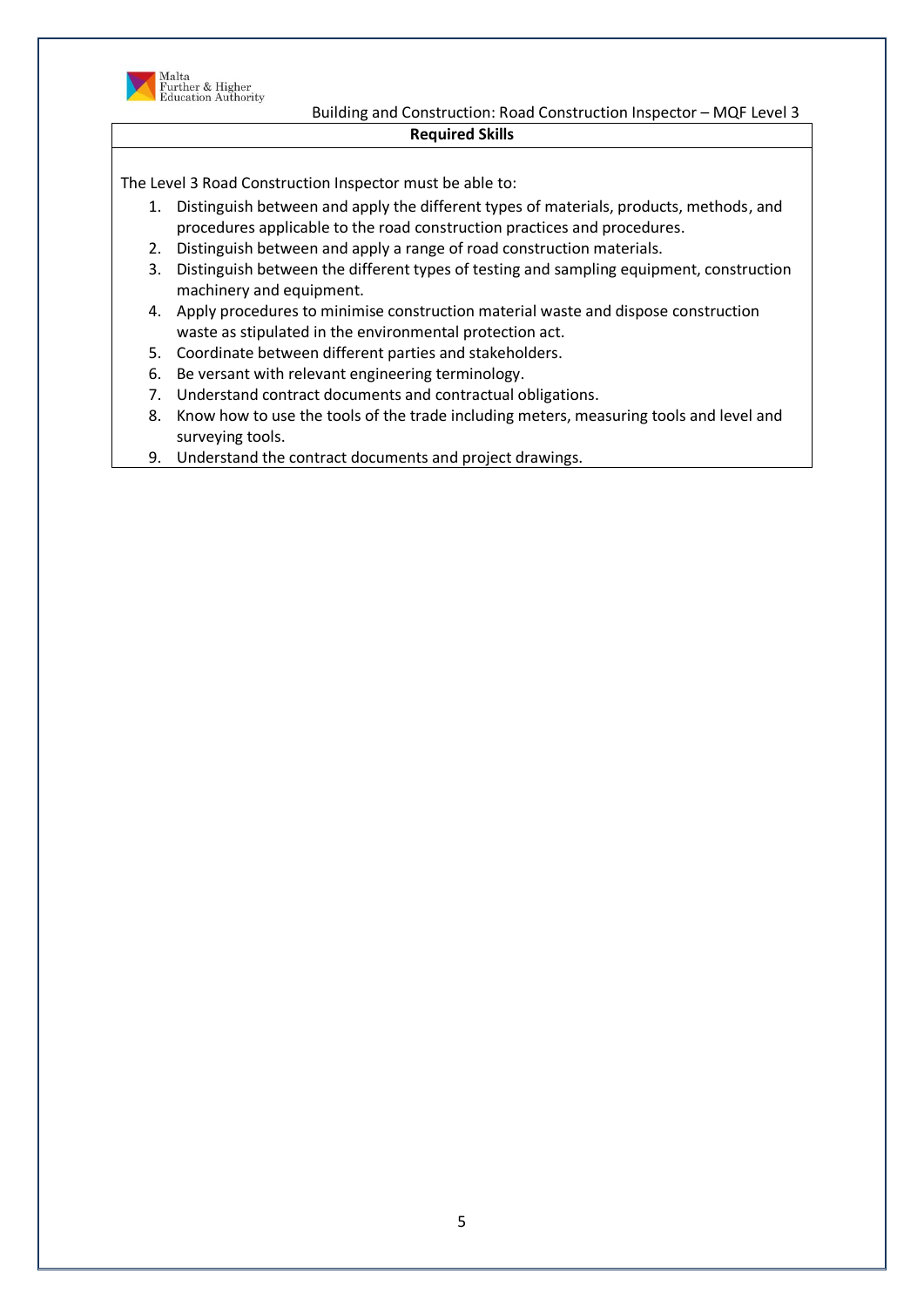

### **RCI303: Reading of Drawings, Setting Out and Calculations**

This unit is about understanding and applying dimensions and levels from drawings and calculating quantities in the preparation, costing, and estimation.

### **Performance Criteria**

The candidate must have the necessary knowledge and skills to:

- 1. Read and interpret plans, construction methods and specifications and check for discrepancies.
- 2. Read and interpret road design and construction drawings and written instructions.
- 3. Verify alignments, levels, measurement of dimensions and elevation of roads, structures, and fixtures.
- 4. Review layout plans to ensure that they meet regulations and contract specifications.
- 5. Review of cost estimates, scheduling, and materials listing.
- 6. Monitor all procedures occurring on site.

#### **Required Knowledge**

The Level 3 Road Construction Inspector must know and explain:

- 1. The compilations of overall linear dimensions from drawings.
- 2. The tools, equipment, and surveying instruments used to set out levels and datum grids and testing of materials.
- 3. The correct procedure for setting out work systems.
- 4. The various construction methods and materials used.
- 5. The scale working drawings from plans.
- 6. The levelling equipment available specifically designed for installations on inclined planes.
- 7. How to review the layout plan and specifications for compliance.

# **Required Skills**

- 1. Translate drawing details to setting out of work.
- 2. Check with specialised levelling equipment for accuracy.
- 3. Translate quality specifications on actual work.
- 4. Measure and comprehend calculations using metric units.
- 5. Read, analyze, and interpret plans and specifications and comparing them with construction in progress and for construction control purposes.
- 6. Read and interpret plans and specifications for construction control purposes.
- 7. Have the skill to make decisions in accordance with construction plans and specifications.
- 8. Have the skill to detect discrepancies in layout plans, materials, construction methods and processes and implementing appropriate remedial actions.
- 9. Check and ensure good workmanship and construction methodology.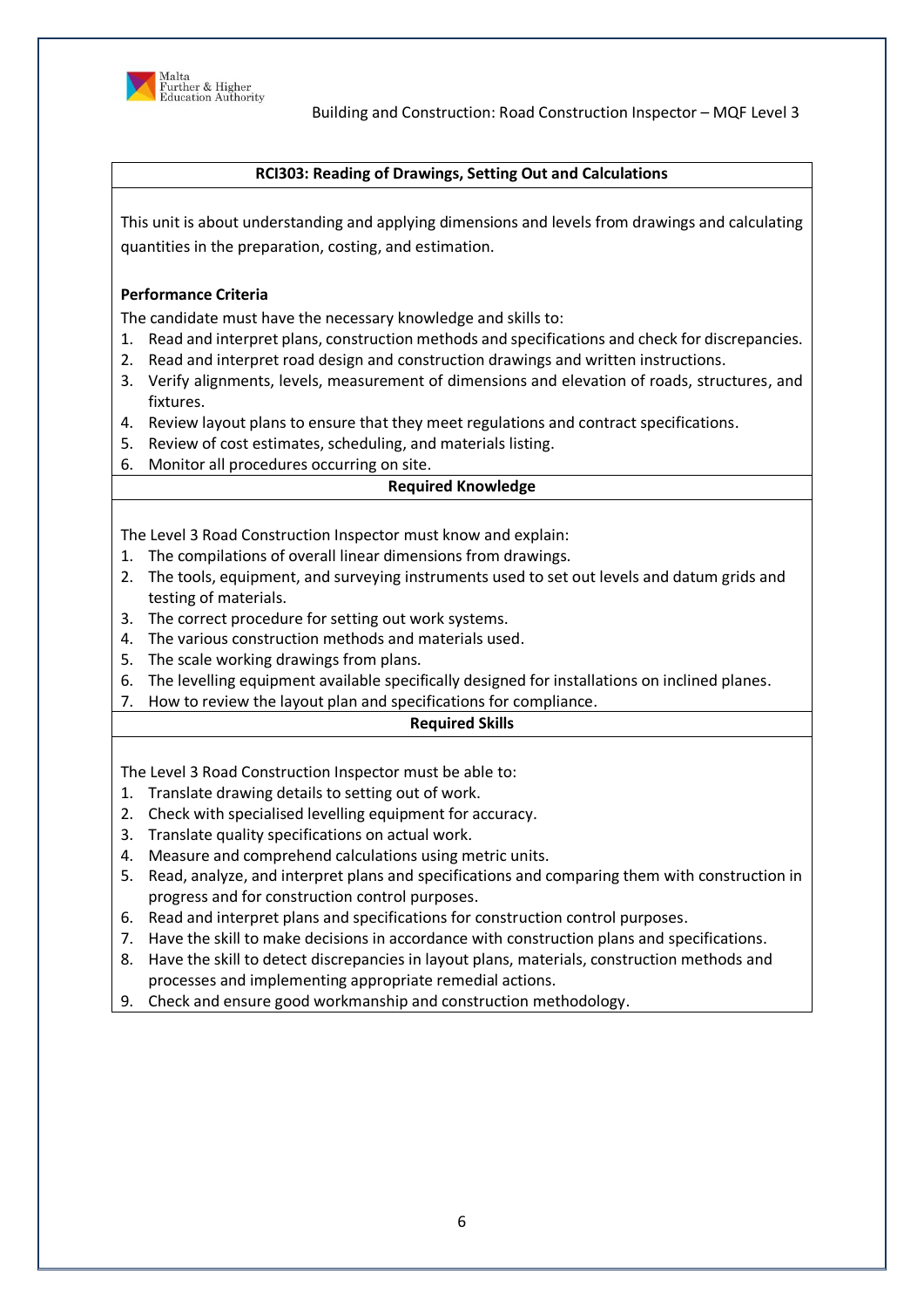

### **RCI304: Site Inspections and Supervision**

This Unit is about monitoring and managing the construction site.

# **Performance Criteria**

The candidate must have the necessary knowledge and skills to:

- 1. Ensure that inspections are performed in a timely manner and that site is appropriately monitored to ensure compliance and that works' programmes are adhered to.
- 2. Assist and ensure the testing of all plant and materials.
- 3. Inspect all components of the construction systems and activities including excavation and fill operations, water and sewer systems, retaining walls, underground structures, placement of forms for concrete, concrete mixing and pouring, asphalt paving and grading operations, structural steel, reinforced concrete, dredging, foundations, laying and compaction of subgrade materials, masonry and timber construction, framing, pointing, lighting, landscaping, storm water and drainage systems and plastering.
- 4. Ensure that all temporary traffic management arrangements have been installed and maintained.
- 5. Monitor the complete construction process.
- 6. Predict potential problems.
- 7. Ensure the correct use of all levelling, surveying, and setting out equipment and instruments.
- 8. Communicate with all stakeholders and all levels in the works organisation.
- 9. Ensure adherence to legislation.
- 10. Ensure that all necessary permits have been procured.
- 11. Assess that works comply to all legal requirements.
- 12. Assess that works are being carried out according to the layout plans, specification and contract documents including Bills of Quantities.
- 13. Visually verify basic structural integrity of components on site.
- 14. Mathematically verify measurements, layout plans and construction details.
- 15. Prepare and submit snag list for remaining works and remedial works at Taking Over.
- 16. Assist with hand over of completed works.
- 17. Train, direct and supervise other construction inspectors.

# **Required Knowledge**

The Level 3 Road Construction Inspector must know and explain:

- 1. The methods of use and maintenance of tools and equipment.
- 2. The related legislation, including Chapter 499, Motor Vehicle Regulations, Traffic Signs and Carriageway Markings Regulations.
- 3. The undertsanding of layout plans, specification and contract documents.
- 4. Which materials require testing and the type and methodology of testing to be carried out.
- 5. The bills of quantities and ensure that works are carried out accordingly.
- 6. All components of the construction systems and activities including excavation and fill operations, water, and sewer systems, retaining walls, underground structures, placement of forms for concrete, concrete mixing and pouring, asphalt paving and grading operations, structural steel, reinforced concrete, dredging, foundations, laying and compaction of subgrade materials, masonry and timber construction, framing, pointing, lighting, landscaping, storm water and drainage systems and plastering.
- 7. The standard specifications for the setting up of temporary traffic management systems.
- The levelling, surveying, and setting out equipment and instruments.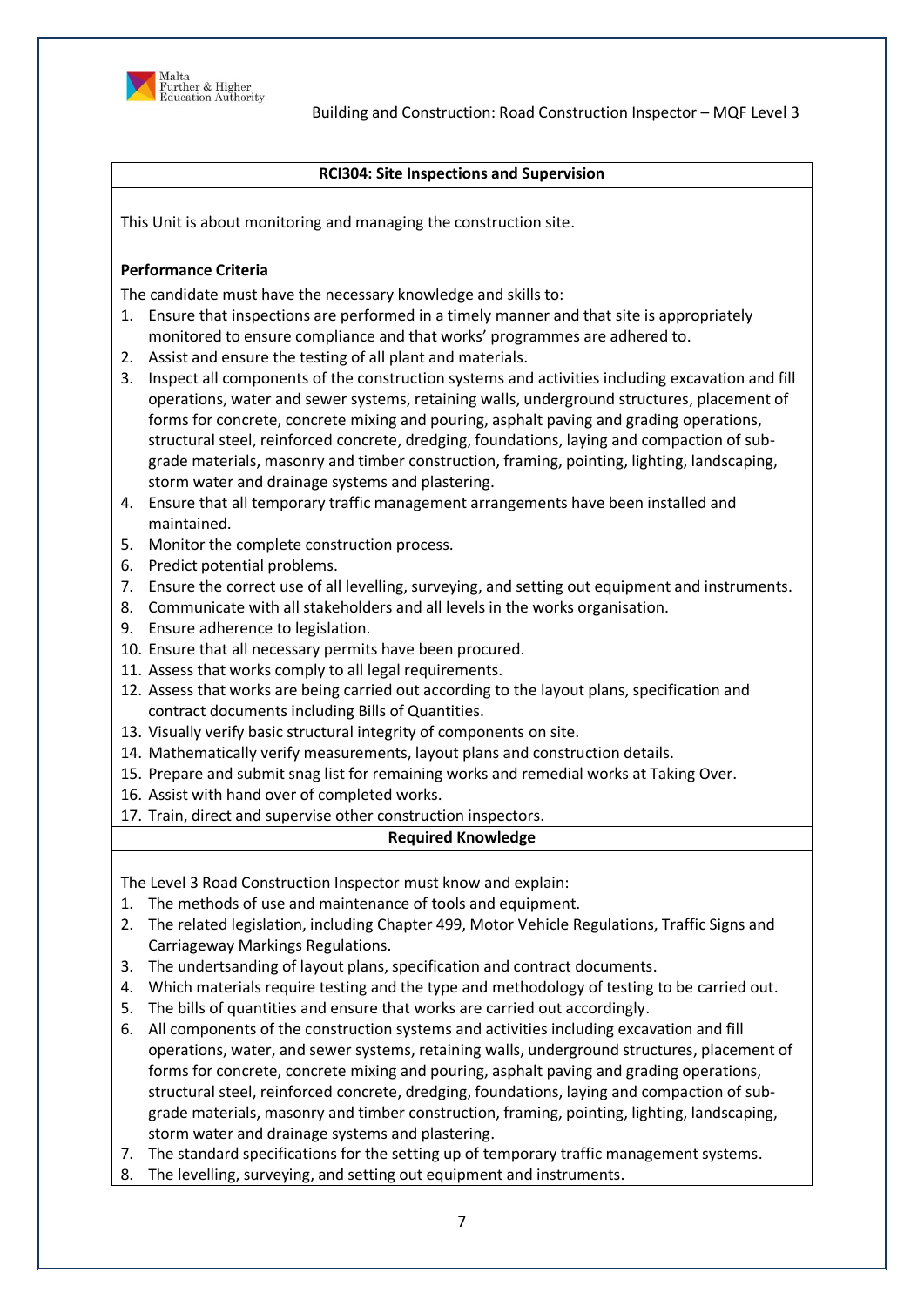

Malta<br>Further & Higher<br>Education Authority

Building and Construction: Road Construction Inspector – MQF Level 3

- 9. Which permits are necessary to carry out the necessary works on site.
- 10. How to assess structural integrity of components on site.
- 11. The final project assessment for the preparation of snag lists.
- 12. Mathematical knowledge.

### **Required Skills**

- 1. Confirm that materials, tools, and equipment required are fit for their intended purpose.
- 2. Identify, use, clean and store the basic hand tools.
- 3. Read and interpret layout plans, specification, and contract documents.
- 4. Control the quality and laying of all materials.
- 5. Follow Bills of Quantities in contract documents and site measurements.
- 6. Check the quality of installed work against specifications.
- 7. Read, interpret, and convert metric linear dimensions to meters, cm, and mm.
- 8. Have the skill to make decisions in accordance with construction plans and specifications.
- 9. Have the skill to detect discrepancies in layout plans, materials, construction methods and processes and implementing appropriate remedial actions.
- 10. Check and ensure good workmanship and construction methodology.
- 11. Have the skill to ensure that all necessary testing is carried out according to correct methodology.
- 12. Set out and level works on site.
- 13. Have the skill to identify snag list components.
- 14. Be knowledgeable of mathematical skills.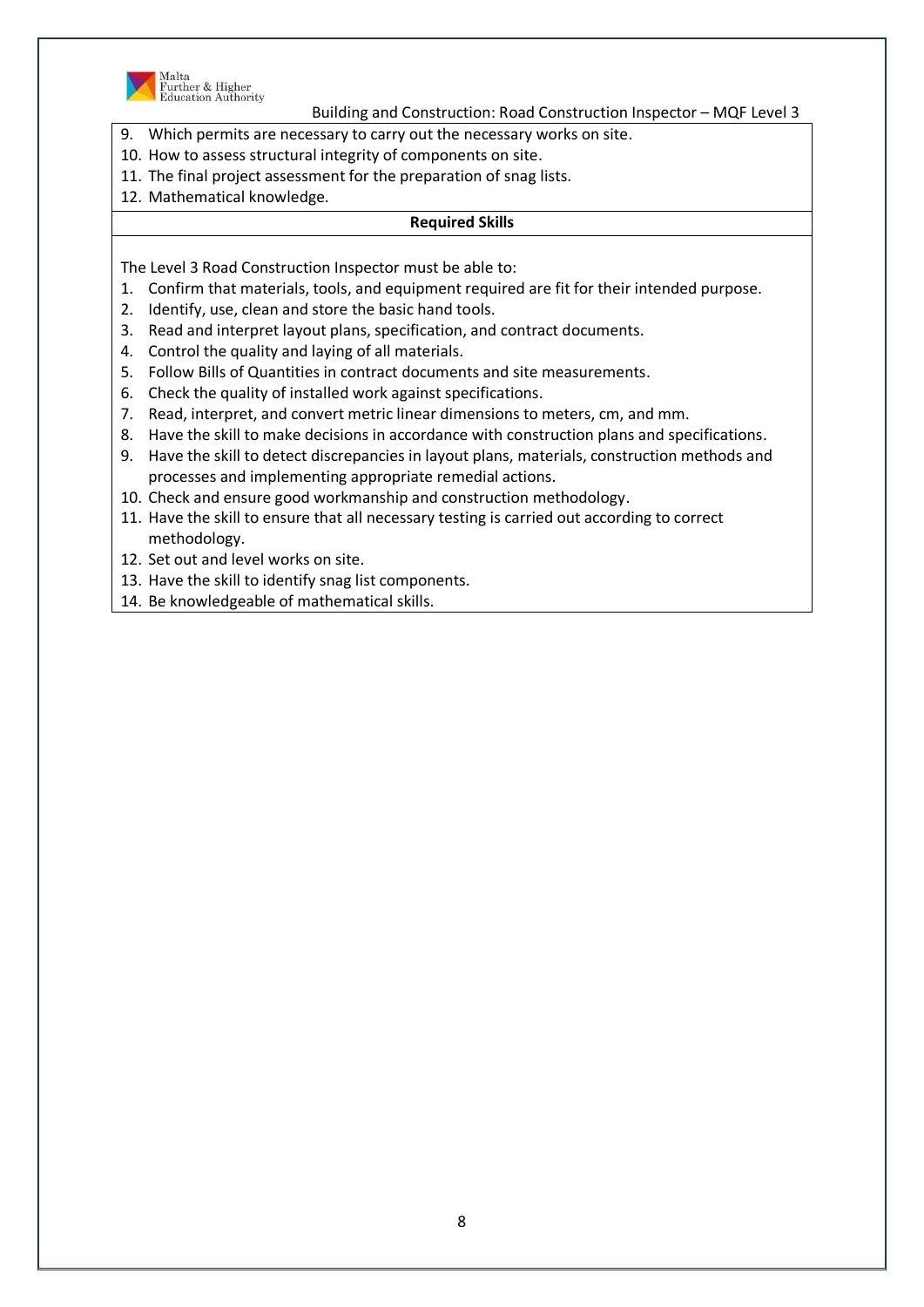

### **RCI305: Reporting and Coordination**

This Unit is about reporting and coordination responsibilities related to the role of Road Construction Inspector.

# **Performance Criteria**

The candidate must have the necessary knowledge and skills to:

- 1. Have good communication.
- 2. Issue violation notices and stop-work orders until the works are fully compliant and carries out follow-up inspections.
- 3. Keep daily logs summarizing construction activity including photographs taken during site inspections.
- 4. Compile written documentation of findings on site, instructions given and decisions taken, progress, delays, weather conditions, drawings and instructions recieved, deliveries, health and safety issues and other significant events.
- 5. Compute estimates for works completed and prepare and process documentation for payments.
- 6. Supervise commissioning and take over.
- 7. Report to the site engineer any problems, issues and discrepancies that may lead to contractual or technical problems and take actions to rectify such discrepancies.
- 8. Monitor and update the programme of works.
- 9. Ensure a good level of customer service at all times and maintain a good working reationship with all stakeholders.
- 10. Coordinate projects with other adjacent projects of third parties in respect of reviewing all layout plans and time frames.

#### **Required Knowledge**

The Level 3 Road Construction Inspector must know and explain:

- 1. The mathematical knowledge in the application of fractions, pecentages, ratios, algebra, geometry and trigonometry.
- 2. The regulations, legislation and works methods.
- 3. Report writing.
- 4. How to measure, qualtify and prepare bills of completed works.
- 5. How a programme of works operates.
- 6. How to handle customers and third parties.
- 7. How to use computer databases for reporting and record keeping.
- 8. How to improve operations, decrease turnaround times and streamline work processes.

#### **Required Skills**

- 1. Have mathematical skills.
- 2. Understand and explain regulations, legislation and works methods.
- 3. Compile reports.
- 4. Measure and quantify works carried out
- 5. Monitor and update a programme of works.
- 6. Have good communication and persuasive skills.
- 7. Have an eye for detail.